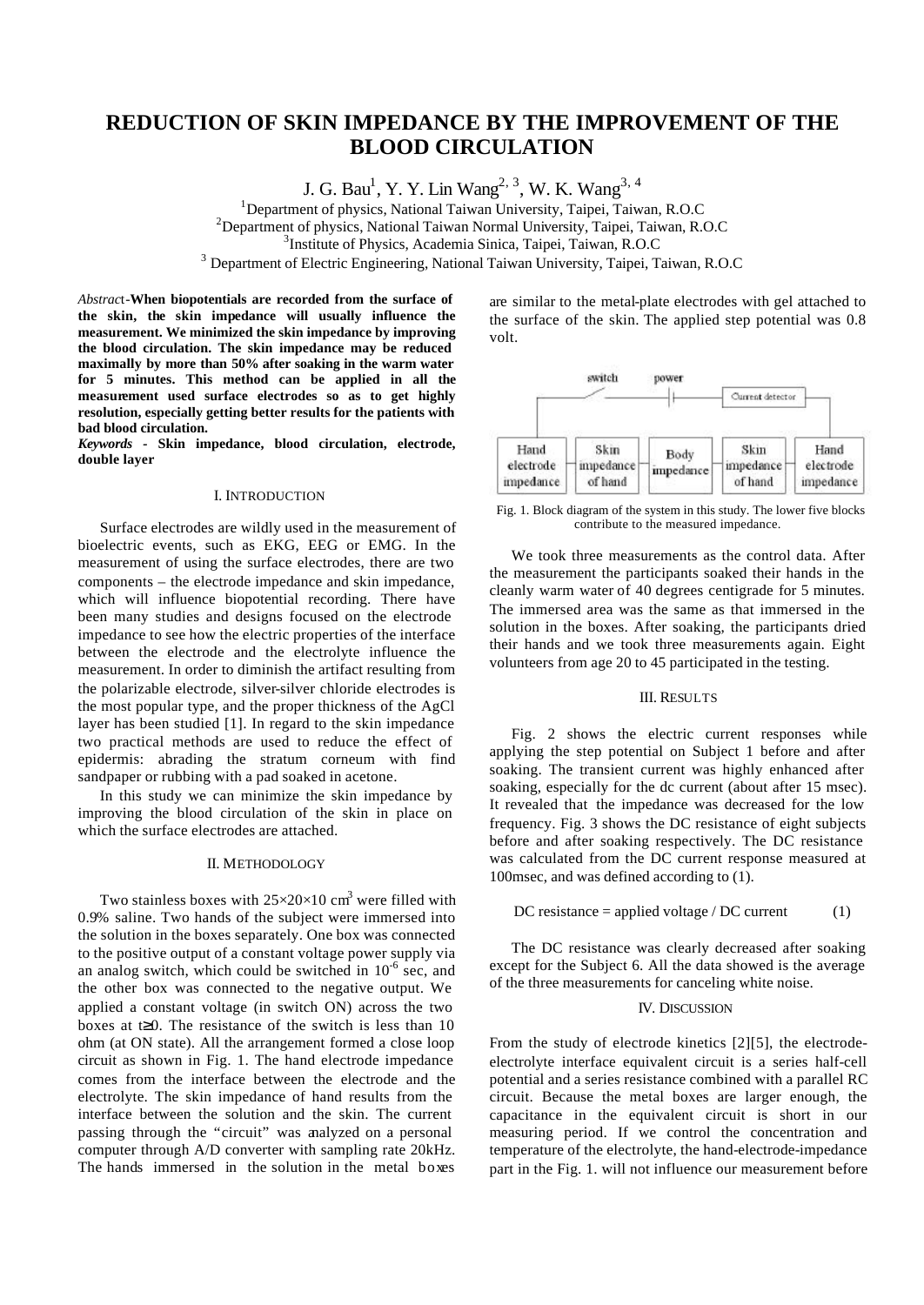| <b>Report Documentation Page</b>                                                                                                                                                                                                                                                                   |                           |                                                    |                                     |  |
|----------------------------------------------------------------------------------------------------------------------------------------------------------------------------------------------------------------------------------------------------------------------------------------------------|---------------------------|----------------------------------------------------|-------------------------------------|--|
| <b>Report Date</b><br>25OCT2001                                                                                                                                                                                                                                                                    | <b>Report Type</b><br>N/A |                                                    | Dates Covered (from to)             |  |
| <b>Title and Subtitle</b><br>Reduction of Skin Impedance by the Improvement of the Blood<br>Circulation                                                                                                                                                                                            |                           | <b>Contract Number</b>                             |                                     |  |
|                                                                                                                                                                                                                                                                                                    |                           |                                                    | <b>Grant Number</b>                 |  |
|                                                                                                                                                                                                                                                                                                    |                           | <b>Program Element Number</b>                      |                                     |  |
| Author(s)                                                                                                                                                                                                                                                                                          |                           | <b>Project Number</b>                              |                                     |  |
|                                                                                                                                                                                                                                                                                                    |                           | <b>Task Number</b>                                 |                                     |  |
|                                                                                                                                                                                                                                                                                                    |                           | <b>Work Unit Number</b>                            |                                     |  |
| Performing Organization Name(s) and Address(es)<br>Department of physics, National Taiwan University, Taipei,<br>Taiwan, R.O.C                                                                                                                                                                     |                           | <b>Performing Organization Report Number</b>       |                                     |  |
| <b>Sponsoring/Monitoring Agency Name(s) and Address(es)</b>                                                                                                                                                                                                                                        |                           |                                                    | Sponsor/Monitor's Acronym(s)        |  |
| US Army Research, Development & Standardization Group<br>(UK) PSC 802 Box 15 FPO AE 09499-1500                                                                                                                                                                                                     |                           | <b>Sponsor/Monitor's Report Number(s)</b>          |                                     |  |
| <b>Distribution/Availability Statement</b><br>Approved for public release, distribution unlimited                                                                                                                                                                                                  |                           |                                                    |                                     |  |
| <b>Supplementary Notes</b><br>Papers from the 23rd Annual International Conference of the IEEE Engineering in Medicine and Biology Society,<br>October 25-28, 2001, held in Istanbul, Turkey. See also ADM001351 for entire conference on cd-rom., The original<br>document contains color images. |                           |                                                    |                                     |  |
| <b>Abstract</b>                                                                                                                                                                                                                                                                                    |                           |                                                    |                                     |  |
| <b>Subject Terms</b>                                                                                                                                                                                                                                                                               |                           |                                                    |                                     |  |
| <b>Report Classification</b><br>unclassified                                                                                                                                                                                                                                                       |                           | <b>Classification of this page</b><br>unclassified |                                     |  |
| <b>Classification of Abstract</b><br>unclassified                                                                                                                                                                                                                                                  |                           |                                                    | <b>Limitation of Abstract</b><br>UU |  |
| <b>Number of Pages</b><br>2                                                                                                                                                                                                                                                                        |                           |                                                    |                                     |  |